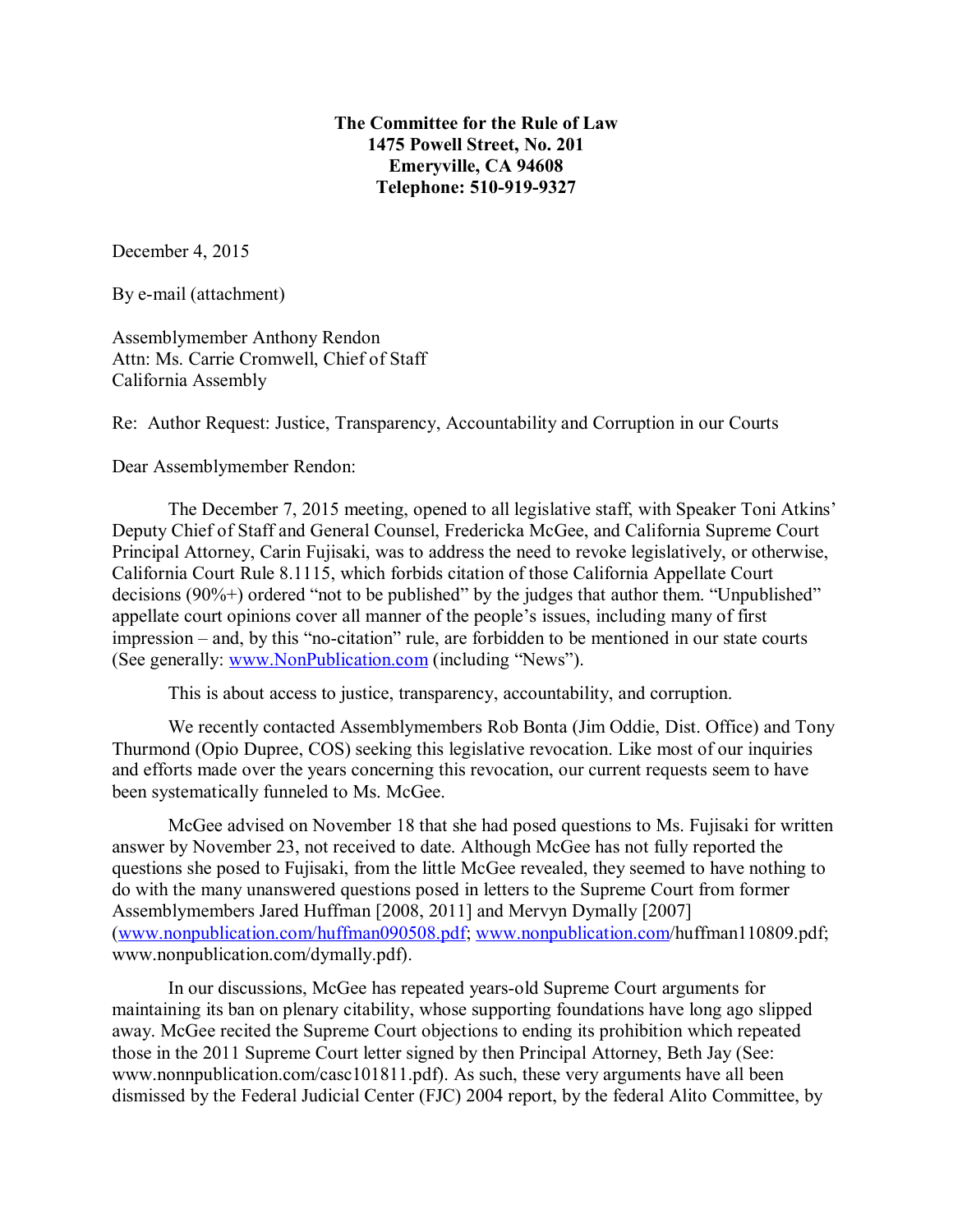nearly 10 years of successful federal experience after the 2006 restoration of plenary citability in all federal courts and by the good experience of over half the states that have all restored and returned our traditional historic right to cite unpublished opinions.

We summarize and refute the California Supreme Court objections to ending its prohibition on citation of unpublished opinions, as related by Fujisaki through McGee, as follows:

1. Costs and Inadequate Staff. The California Supreme Court seemed to center on Judicial Council manpower and costs entailed in both (a) conducting a study of the no-citation rule, and also (b) manpower and costs involved if the no-citation rule were revoked. No costs known to us were incurred in the revocation of the federal no-citation rule almost 10 years ago – only substantial savings including from avoiding repetitive litigation of issues previously decided and published. I asked McGee how many staff personnel, hours and dollar costs the study, and the implementation of a rule revoking the prohibition against citation would require? McGee said she had no idea.

2. Advance sheet expense and lack of manpower. In addition to the costs, the California Supreme Court claims that allowing citation of some 9,100 unpublished decisions annually would require manpower to compile advance sheets. This assertion ignores that legal services already report and index all of these decisions, totally vacating its premise. Moreover not one word about this issue has been reported as to the federal experience.

3."Summary dispositions" by other judiciaries (irrelevant). The California Supreme Court claims that we cannot compare the federal system and those of many other states, where some opinions are written in short, sometimes one to four page "memoranda", sometimes called "summary dispositions", and the California system with its Constitution requirement (Art. VI, section 14) that opinions that determine causes be "in writing with reasons stated". We disagree. We are aware that some federal and other state decisions are done by short "memoranda", but see no relevance of this to restoring the right to cite unpublished opinions. Despite constitutionally required written reasons, California practice is much the same as the practice in the federal and most states' judiciaries. The written reasons requirement was not used to justify the limitation on citation imposed during the 1970's, and did not preclude citation of all opinions before the no-citation rules were adopted. How would they impair citation now?

4. "Separation of powers" doctrine. . The California Supreme Court claims that the "separation of powers doctrine" and the California Constitution do not permit the legislature to tell the judiciary what the judiciary must do. The argument is refuted by the existence of the entire Code of Civil Procedure as well as all other codes, as well as California Constitutional provision that empowers the California judiciary to make only rules not inconsistent with statutes. Government Code section 68902, the 1904 constitutional provision that gives the Supreme Court the power to determine which appellate opinions shall be physically published neither governs, limits, nor mentions a judicial power to preclude the appropriate citation of decisions. Nor does it preclude the legislature from directing judicial conduct, as is most appropriate. The evidence code, the probate code, the code of civil procedure and countless others which the legislature frequently and routinely changes year to year by legislative statute all bear this out.